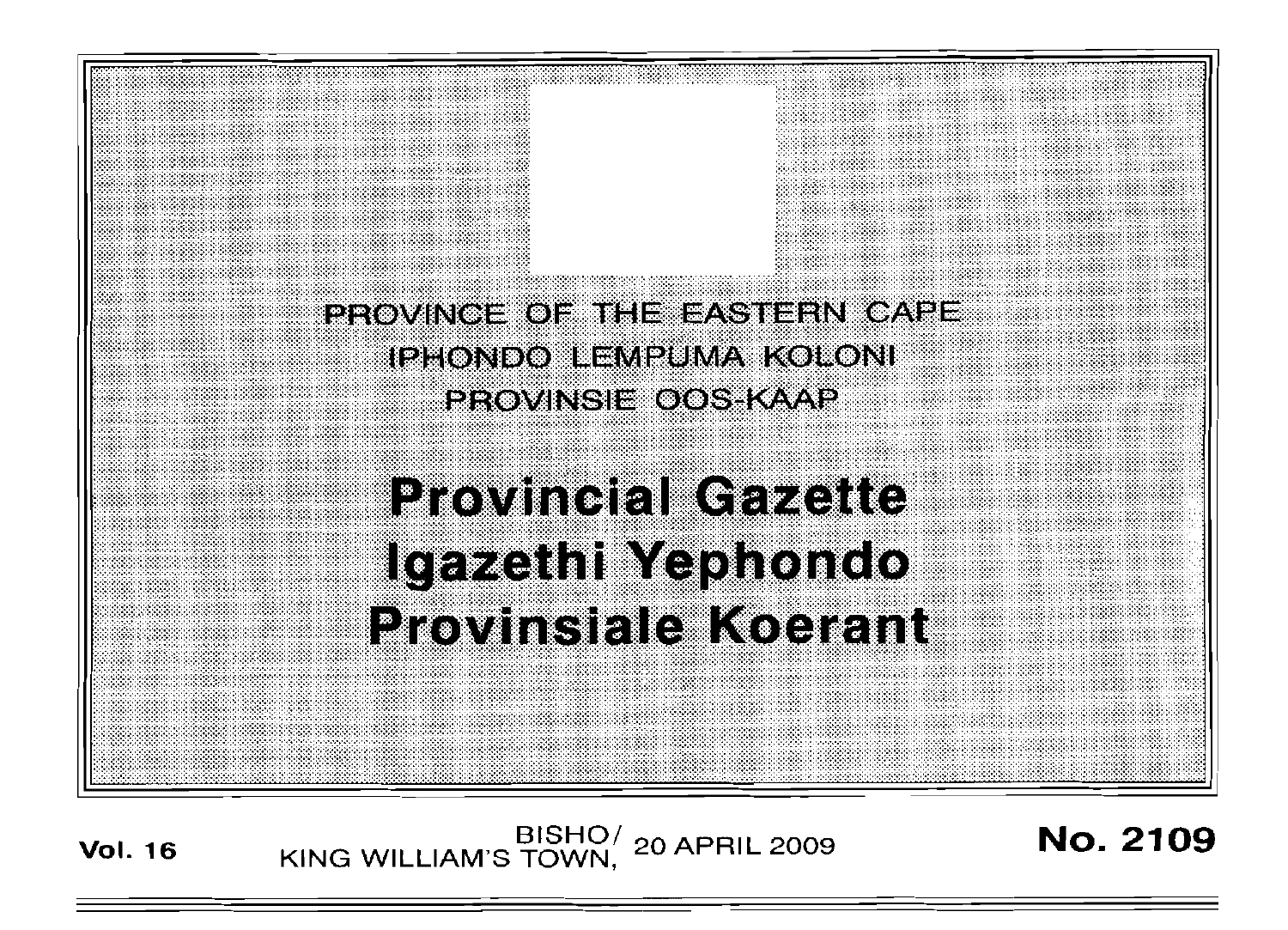$\overline{\phantom{a}}$ 

# **CONTENTS • INHOUD**

| No. |                                                                                                                | Page<br>No. | Gazette<br>No. |
|-----|----------------------------------------------------------------------------------------------------------------|-------------|----------------|
|     | <b>GENERAL NOTICES</b>                                                                                         |             |                |
| 158 | Land Use Planning Ordinance (15/1985) and Removal of Restrictions, Act (84/1967): Buffalo City Municipality:   | 3           | 2109           |
|     | Grondgebruiksordonnansie (15/1985) en Wet op Opheffing van Beperkings (84/1967): Buffalostad Munisipaliteit:   | з           | 2109           |
| 159 | Less Formal Township Establishment Act (113/1991): Makana Municipality: Township establishment: Upper Mnandi   | 4           | 2109           |
| 160 |                                                                                                                | 4           | 2109           |
| 161 | Gambling and Betting Act (Eastern Cape) (5/1997): Lodgement of application in respect of gambling licence      | 5           | 2109           |
|     | <b>LOCAL AUTHORITY NOTICES</b>                                                                                 |             |                |
| 63  | Local Government: Municipal Property Rates Act (6/2004): Ndlambe Local Municipality: Public notice calling for | 6           | 2109           |
| 64  |                                                                                                                | 6           | 2109           |
| 65  |                                                                                                                | 6           | 2109           |
| 66  | Ordinance 20 of 1974: Ndlambe Municipality: Closing of portion of passage between Erven 295 and 296,           | 6           | 2109           |
|     | Ordonnansie 20 van 1974: Ndlambe Munisipaliteit: Sluiting van gedeelte van deurgang tussen Erwe 295 en 296,    | 7           | 2109           |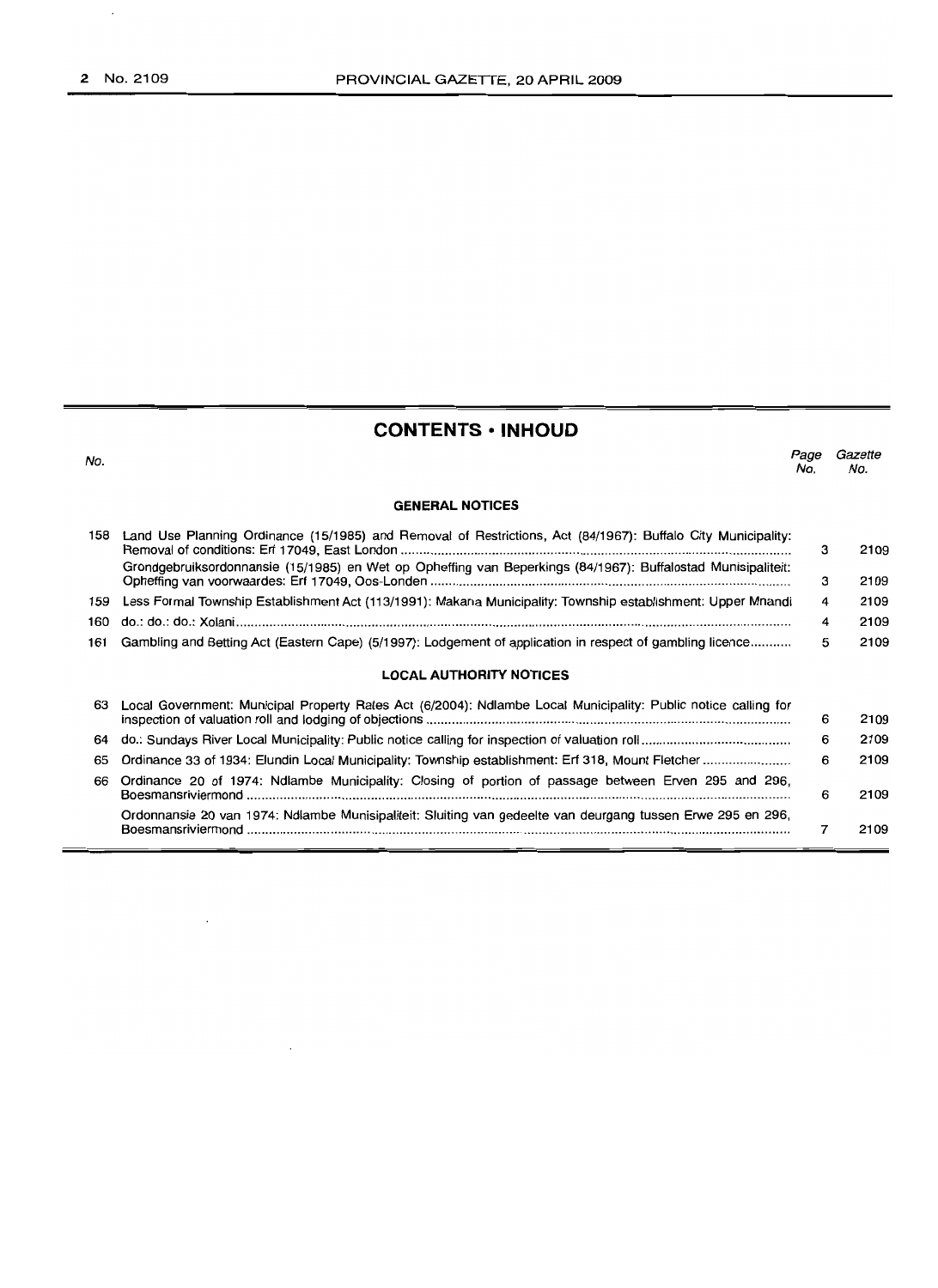# **GENERAL NOTICES**

# No. 158

### **BUFFALO CITY MUNICIPALITY**

LAND USE PLANNING ORDINANCE, No. 15 OF 1985, REZONING IN TERMS OF SECTION 17 (2) (a)

### REMOVAL OF RESTRICTIONS ACT, 1967 (ACT 84 OF 1967)

It is hereby notified in terms of the above-mentioned Act/Ordinance that the undermentioned application(s) has been received and is open to inspection at Room 4145, 4th Floor, Department of Housing and Local Government and Traditional Affairs, Eastern Cape, Regional Office, Tyamzashe Building, Civic Square, Bisho, and at the Town Planning Enquiry Counter, First Floor, City Engineering Centre, 26 Oxford Street, East London, on weekdays from 08:00 to 13:00.

Any objections, with full reasons therefor, must be lodged in writing with the Acting Municipal Manager, P.O. Box 134, East London, not later than 11 May 2009, quoting the above Act and the objector's erf number.

Nature of application:

1. Removal of title conditions B applicable to Erf 17049, East London, in order to enable the property to be rezoned and used for business (office) purposes.

Applicant: Peter William Osner.

## **N. MBALI-MAJENG, Acting Municipal Manager**

(5700)

# **• BUFFALOSTAD MUNISIPALITEIT**

GRONDGEBRUIKSORDONNANSIE, No. 15 VAN 1985, HERSONERING KRAGTENS ARTIKEL 17 (2) (a)

OPHEFFING VAN BEPERKINGS, 1967 (WET 84 VAN 1967)

Kragtens bostaande Ordonnansies/Wet word hiermee kennis gegee dat onderstaande aansoek/e ontvang is en ter insae lê by Kamer 4145, 4de Verdieping, Departement Behuising, Plaaslike Regering en Tradisionele Sake, Oos-Kaap Streekkantoor, Tyamzashe-gebou, Burgerplein, Bisho, en by die navraetoonbank van die Stadsbeplanningstak, Eerste Verdieping, Stadsingenieursentrum, Oxfordstraat 26, Oos-Londen, op weeksdae van 08:00 tot 13:00.

Enige besware, met volledige redes daarvoor, moet voor of op 11 Mei 2009 skriftelik by die Munisipale Bestuurder, Posbus 134, Oos-Londen, ingedien word met vermelding van bogenoemde Wet en die beswaarmaker se erfnommer.

Aard van aansoek:

1. Opheffing van titelvoorwaardes B van toepassing op Erf 17049, Oos-Londen, sodat dit hersoneer kan word vir besigheidsdoeleindes (kantoor).

Aansoeker: Peter William Osner.

### G. G. **SHARPLEY, Munisipale Bestuurder**

(5700)

# No. 159

### **PROVINCE OF THE EASTERN CAPE**

### **DEPARTMENT OF LOCAL GOVERNMENT AND TRADITIONAL AFFAIRS**

### **MAKANA MUNICIPALITY**

LESS FORMAL TOWNSHIP ESTABLISHMENT ACT, 1991 (ACT 113 OF 1991)

### NOTICE OF TOWNSHIP ESTABLISHMENT

I, Tokozile Xasa, Member of the Executive Council for Local Government and Traditional Affairs, duly authorised thereto, hereby give notice in terms of section 11 (2) of the Less Formal Township Establishment Act, 1991 (Act 113 of 1991), that an application for establishment of a township on the property specified below has been received and is open to inspection during normal office hours at the office of the Senior Manager, Department of Local Government and Traditional Affairs (Eastern Cape), Room No. 4185, Tyamzashe Building, Phalo Avenue, Bhisho, until and including 2nd May 2009.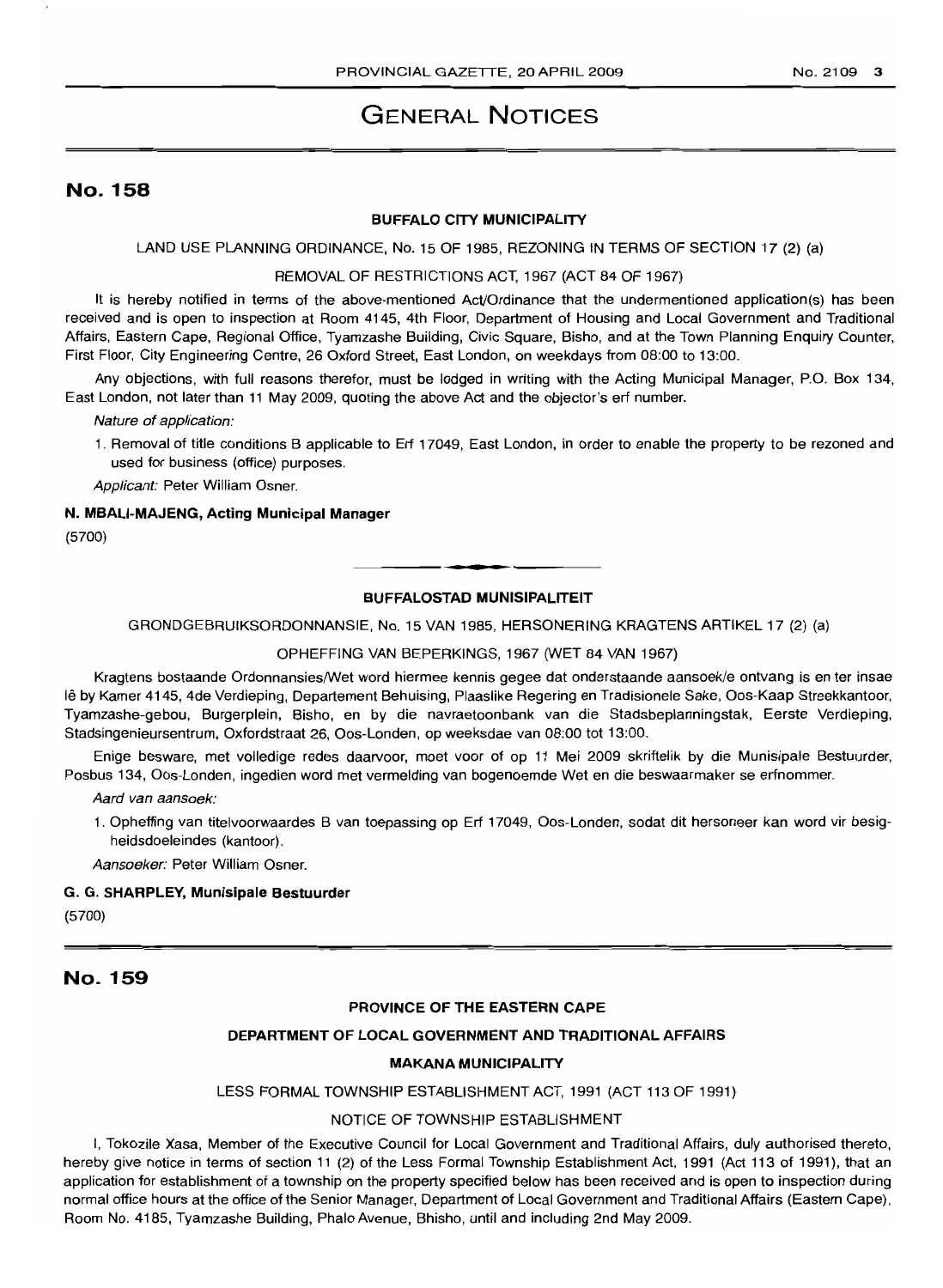Proposed township name: **Upper Mnandi.**

Property description: 2103 Rini (Grahamstown).

Location: The property is situated to the north of Ncame Street between Nompondo Street and Joza Street. Applicant: Messrs. Setplan.

### **TOKOZILE XASA, MEC for Local Government and Traditional Affairs**

# No. 160

### **PROVINCE OF THE EASTERN CAPE**

## **DEPARTMENT OF LOCAL GOVERNMENT AND TRADITIONAL AFFAIRS**

## **MAKANA MUNICIPALITY**

LESS FORMAL TOWNSHIP ESTABLISHMENT ACT, 1991 (ACT 113 OF 1991)

### NOTICE OF TOWNSHIP ESTABLISHMENT

I, Tokozile Xasa, Member of the Executive Council for Local Government and Traditional Affairs, duly authorised thereto, hereby give notice in terms of section 11 (2) of the Less Formal Township Establishment Act, 1991 (Act 113 of 1991), that an application for establishment of a township on the property specified below has been received and is open to inspection during normal office hours at the office of the Senior Manager, Department of Local Government and Traditional Affairs (Eastern Cape), Room No. 4185, Tyamzashe Building, Phalo Avenue, Bhisho, until and including 2nd May 2009.

Proposed township name: **Xolani.**

Property description: 1241 Rini (Grahamstown).

Location: The property is situated to the north of the intersection between P-Street and Z-Street.

Applicant: Messrs. Setplan.

### **TOKOZILE XASA, MEC for Local Government and Traditional Affairs**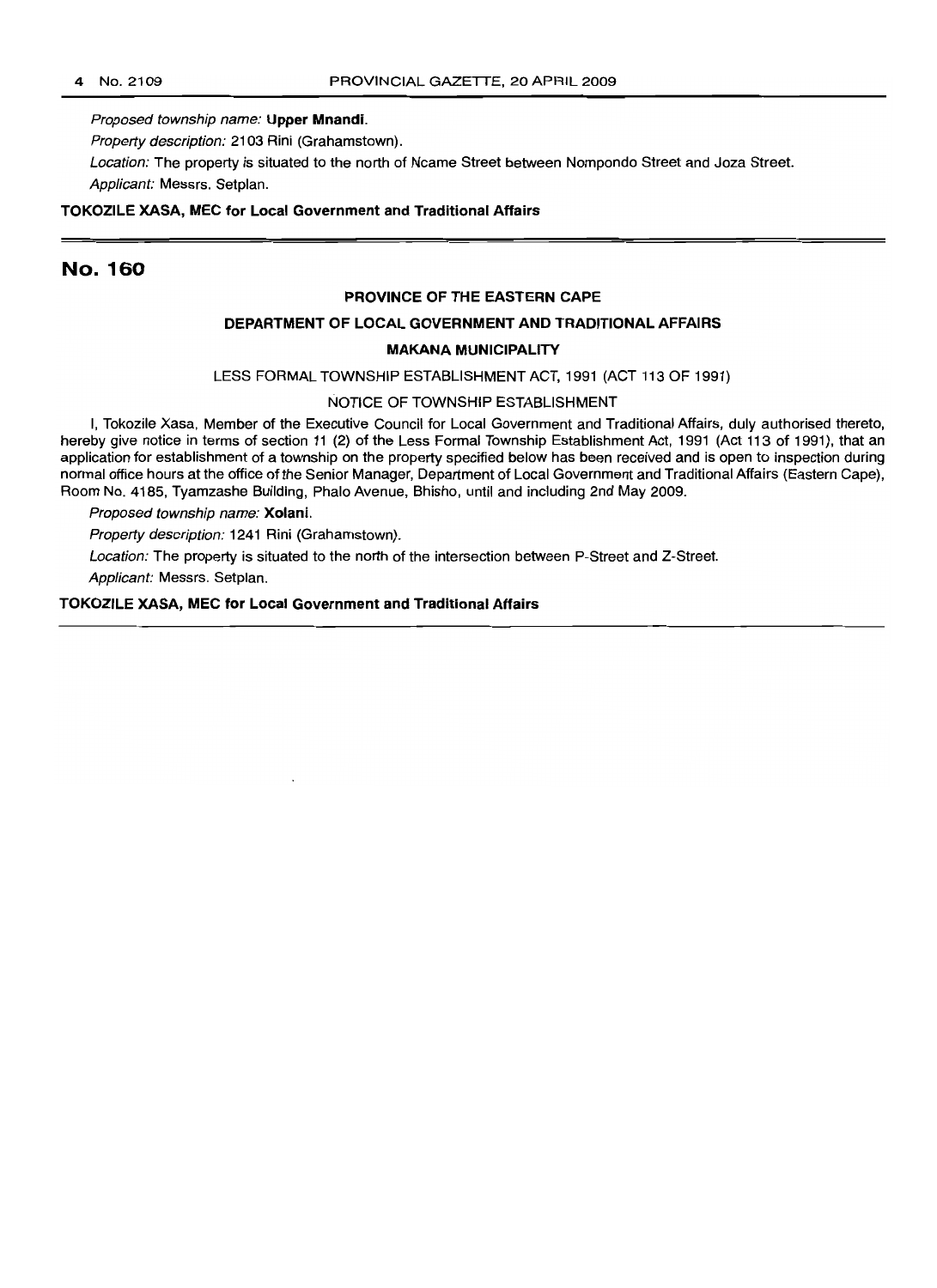# **No. 161**

# **GAMBLING AND BETTING ACT, 1997 (EASTERN CAPE) (ACT 5 OF 1997) (as amended)**

# **NOTICE OF LODGEMENT OF APPLICATION IN RESPECT OF GAMBLING LICENCE**

**NOTICE IS HEREBY GIVEN** that an application in regard to a gambling licence, particulars of which are set out in the Schedule hereunder, has been lodged with the Eastern Cape Gambling and Betting Board.

The application may be inspected by any person at the offices of the Board at ECGBB Building, Quenera Park, Quenera Drive, Beacon Bay, East London

Any objections, petitions or representations shall be lodged with the Acting Chief Executive Officer of the Board within one month of the date of publication of this notice.

All objections and comments shall specify: the application to which the objection or comment relates; the grounds on which the objection is founded; in the case of comment, full particulars and facts in substantiation thereof: the name, address, telephone and fax number of the objector or person making the comment and a statement whether the objector or person making the comment wishes to make oral representations when the application is heard.

A person lodging representations may show cause why the Board may determine that his or her identity should not be divulged.

The under-mentioned figures used in brackets in the Schedule have the following meanings:

- (1)  $\overline{\phantom{m}}$ The name and address of the applicant;
- (2)  $\equiv$ If the applicant is a company or other corporate body, the names of all persons who have a financial or other interest of 5% or more in the applicant; (3) In the case of a company, the initials and surnames of all directors of the  $\equiv$
- company; (4)  $=$ The type of licence applied for;
- (5) The address of the premises from which the applicant intends to operate.

V **M MBINA ACTING CHIEF EXECUTIVE OFFICER EASTERN CAPE GAMBLING AND BETTING BOARD ECGBB Building Quenera Park Quenera Drive Beacon Bay EAST LONDON**



## **SCHEDULE**

- (1) The Luck at It Eastern Cape Trust (Registration number: IT920/2009), 14 Pasadena Square, Heathfield, Cape Town
- $(2)$  N/A;
- (3) Mr P.J Heeger and Mr Y Bux;
- (4) Acquisition of 100% shareholding in Luck At It Eastern Cape (Pty) Ltd, <sup>a</sup> Route Operator;
- (5) 14 Pasadena Square, Heathfield, Cape Town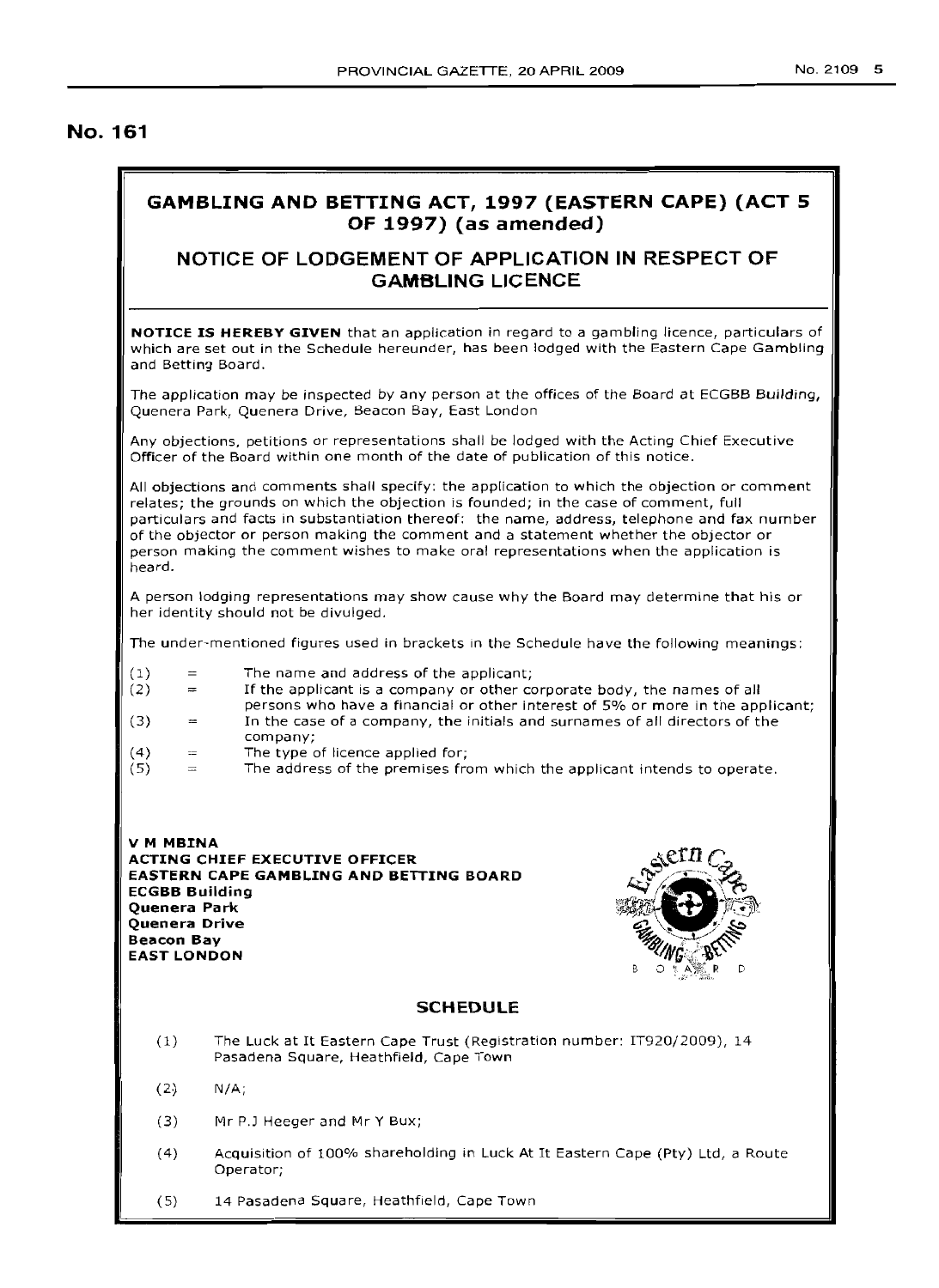# **LOCAL AUTHORITY NOTICES**

## No. 63

### NDLAMBE LOCAL MUNICIPALITY

MUNICIPAL NOTICES IN TERMS OF THE MUNICIPAL PROPERTY RATES ACT 6 OF 2004

PUBLIC NOTICE CALLING FOR INSPECTION OF VALUATION ROLL AND LODGING OF OBJECTIONS

Notice is hereby given in terms of section 49 (I) (a) (i) read together with section 78 (2) of the Local Government: Municipal Property Rates Act, 2004 (Act No.6 of 2004), hereinafter referred to as the "Act", that the Ndlambe Local Municipality's General Valuation Roll for the period 1 July 2009 to 30 June 2013 will be open for public inspection at designated municipal venues from 9th April 2009 to 11 th May 2009 between 8:00 to 16:00 during week days.

Designated Municipal Venues:

Finance Directorate, Campbell Street, Port Alfred.

Municipal Office, Otto du Plessis Street, Alexandria.

Municipal Office, Kenton Road, Kenton-on-Sea.

Municipal Office, Bathurst Road, Bathurst.

Municipal website www.ndlambe.co.za

An invitation is hereby made in terms of section 49 (I) (a) (i) read together with section 78 (2) of the Act that any owner of property or other person who so desires should lodge an objection with the Municipal Manager in respect of any matter reflected in, or omitted from, the valuation roll within the above-mentioned period.

Attention is specifically drawn to the fact that in terms of section 50 (2) of the Act an objection must be in relation to a specific individual property and not against the valuation roll as such. The form for the lodging of an objection is obtainable from designated municipal venues. The completed forms must be returned to Municipal Manager at the following address.

### H J DREDGE, Acting Municipal Manager

Ndtambe Local Municipality, P.O. Box 13, Port Alfred, 6170. Tel. (046) 624-1140. Fax (046) 624-2727. E-mail:abuys @ndlambe.gov.za

Municipal Notice No. 46/2009

## No. 64

### SUNDAYS RIVER LOCAL MUNICIPALITY

### PUBLIC NOTICE CALLING FOR INSPECTION OF VALUATION ROLL

Notice is hereby given in terms of section 49 (1) (I) of the Local Government Municipal Property Rates Act, 2004 (Act No. 6 of 2004), hereinafter referred to as the "Act", that the valuation roll for the financial years 2008-2012 is open for public inspection at the Sundays River Local Municipal Offices (Sundays River Local Municipality) or at the www. 24 February to March 2009.

Also an invitation is hereby made in terms of section 49 (1) (a) (ii) of the Act that any owner of the property or other person who also desires should lodge an objection with the above-mentioned period.

Attention specifically drawn to the fact an objection must be in relation to a specific individual property and not against the valuation roll as such.

The form for the lodging of an objection is obtainable at the above-named addresses.

For any inquiries please don't hesitate to contact our office at the above addresses.

#### Municipal Manager

1/04/09

## No. 65

### ELUNDIN LOCAL MUNICIPALITY

## TOWNSHIP ESTABLISHMENT !.T.O. ORDINANCE 33 OF 1934

Elundini Municipality proposes subject to the approval by the MEC of Housing and Local Government to establish a township on Erf 318, Mount Fletcher: 183 middle income residential, 14 commercial sites, 4 institutional, 2 municipal, 2 educational, 1 government and public open spaces.